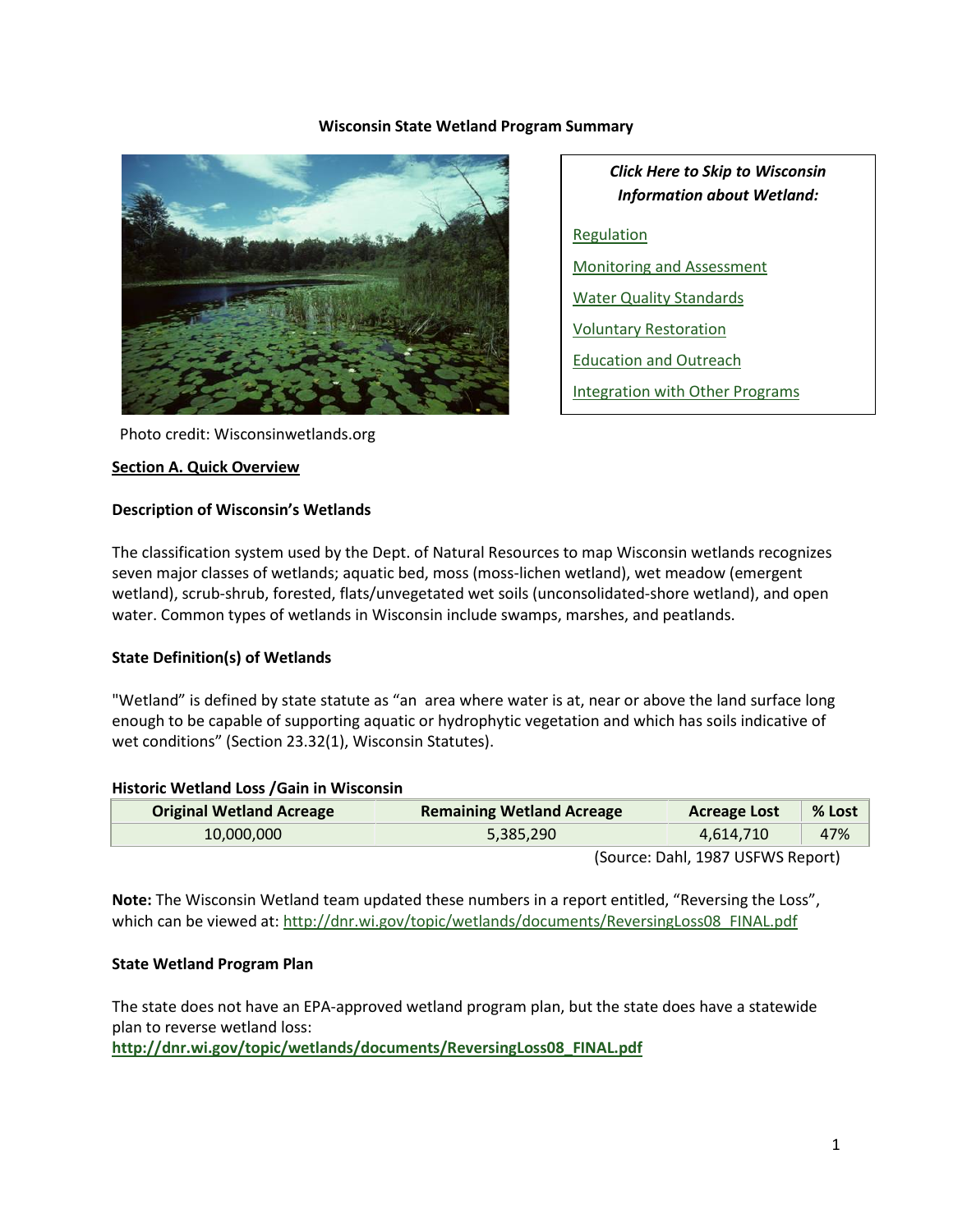#### **State Resources for Wetland Work**

| <b>Funding Source and Amount</b> | <b>Core Element</b> | <b>Core Element</b>       | <b>Core Element</b>  | <b>Core Element</b> |
|----------------------------------|---------------------|---------------------------|----------------------|---------------------|
|                                  | 1: Regulation       | 2: Monitoring             | 3: Wetland           | 4:                  |
|                                  |                     | & Assessment              | <b>Water Quality</b> | Voluntary           |
|                                  |                     |                           | <b>Standards</b>     | Restoration         |
| <b>Agency</b>                    | Wisconsin           | <b>DNR</b>                | Solid Waste          | <b>DNR Wildlife</b> |
|                                  | <b>DNR</b>          |                           | and                  | Department          |
|                                  |                     |                           | Stormwater           |                     |
|                                  |                     |                           | Programs             |                     |
| Source(s)                        | Fees and            | Corps funding,            | Fees and             | Waterfowl           |
|                                  | General             | EPA grants                | general              | stamps and          |
|                                  | Purpose             |                           | purpose              | other?              |
|                                  | revenue             |                           | revenue              |                     |
| Amount                           | Unknown             | Unknown                   | Unknown              | Unknown             |
| <b>Staffing</b>                  | $^{\sim}$ 17 FTE    | $~^{\sim}$ 1 FTE (2 x .5) | Unknown              | Unknown             |
| <b>Agency</b>                    | <b>DOT</b>          |                           |                      | Waterways           |
|                                  |                     |                           |                      | and Wetlands        |
| Source(s)                        | Transportation      |                           |                      | Unknown             |
|                                  | Liaison             |                           |                      |                     |
| <b>Amount</b>                    | Unknown             |                           |                      | Unknown             |
| <b>Staffing</b>                  | $^{\sim}$ 11 FTE    |                           |                      | Ad hoc (help        |
|                                  |                     |                           |                      | with                |
|                                  |                     |                           |                      | permitting)         |

### **Permit Fees**

| Yes/No              | YES                                                                         |
|---------------------|-----------------------------------------------------------------------------|
| Amount              | \$500-\$899 (\$2,000- expedited)                                            |
|                     |                                                                             |
|                     |                                                                             |
| <b>State Agency</b> | WI DNR (Bureau of Watershed Management then pays the Waterways and Wetlands |
|                     | Section                                                                     |

### **Innovative Features**

- Wisconsin was the first state to pass legislation in response to the U. S. Supreme Court decision in SWANCC v. Corps of Engineers. The legislation requires an applicant wishing to alter a nonfederal wetland receive an individual water quality certification (2001 Wisconsin Act 6, Chapters NR 300, 351 and 352, WI. Admin.Code). (PDF, Exit DNR) An administrative rule (ch. NR 353) creating a short form permit process for specific activities used in wetland conservation projects and a process to authorize maintenance activities by owners of existing wetlands went into effect in 2003. (PDF; Exit DNR)
- Wisconsin has a Wetland Identification Program to help landowners if they have a wetland and want to check delineation (concurrence).
- The state also has a Wetland Delineator Assurance Program to which private contractors may apply. The program sets standards for excellence in delineation.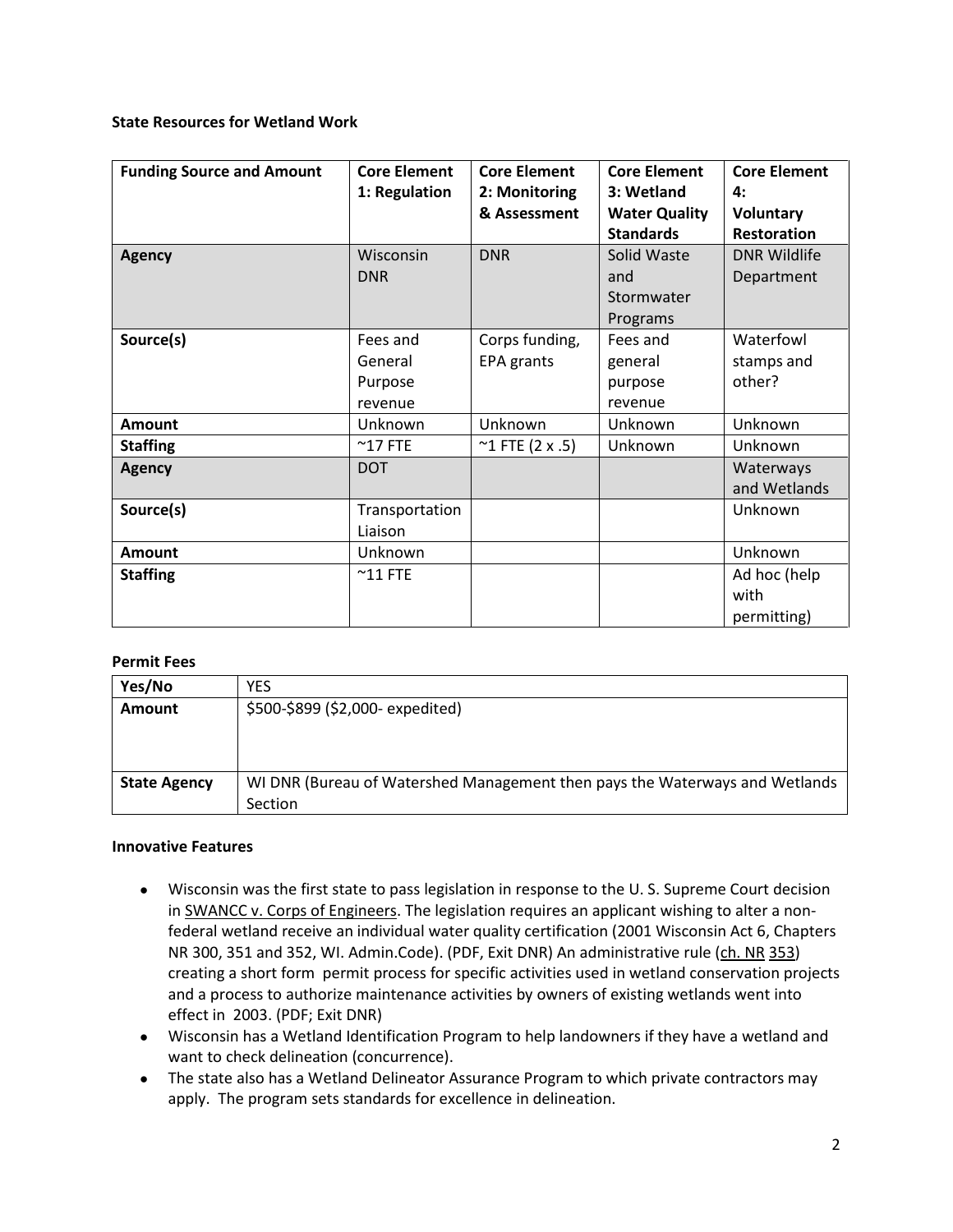### **Models and Templates**

- Wisconsin has a special GIS layer available for "potentially-restorable wetlands" in the state.
- Wisconsin RAM is used by both regulatory staff and monitoring and assessment staff. It is 9-10 pages long and creates the ability to quantify the descriptive standards [\(http://dnr.wi.gov/topic/wetlands/methods.html\)](http://dnr.wi.gov/topic/wetlands/methods.html)

### **Section B. Wisconsin's Regulatory Approaches**

### <span id="page-2-0"></span>**How are Wisconsin's Wetlands Regulated?**

Wisconsin regulates wetlands primarily under two complementary sets of provisions. First, any actions that require a federal permit, license, or approval that result in a discharge into waters of the state, including §404 dredge and fill permits and nationwide permits, require CWA §401 certification. The U. S. Army Corps of Engineers s 404 nationwide permits are suspended in Wisconsin and a number of statewide general permit adopted in their place.

Specific Regulations affecting wetlands in Wisconsin include:

- **Water Quality Certification.** WI Stat. Ann. Ss 227.11(2)(a), 281.11, 281.12(1) and 283.001. Admin. Code chs. NR 299 and 103. (PDF, Exit DNR) All permits and actions must meet all applicable water quality standards. An individual water quality certification is required for activities in nonfederal wetlands. In 2012, state law was changed to regulate all wetlands. Since that time, the state does not differentiate between those wetlands that are regulated under federal jurisdiction and those that are isolated wetlands (nonfederal JD wetlands).
- **Physical Alteration of Waterways.** WI Stat. Ann. ch. 30, 31. Admin. Code chs. NR 300-353. (PDF, Exit DNR) Alteration of navigable waters (defined to include many wetlands) requires an individual activity specific state permit.
- **Narrative water quality standards for wetlands** (ch. NR 103, WI Admin. Code) were adopted in 1991. All department permits, approvals and actions must meet all applicable water quality standards. The department conducts an active water quality certification program of federal permits and actions under the authority of Section 401 of the Clean Water Act.
- **Shoreland Zoning, Shoreland Wetland Zoning and Floodplain Zoning,** WI Stat. Ann. Sections 144.26, 59.971, 62.63 and 61.351; Admin. Code. ch. 115, 116, 117 (PDF, Exit DNR). Counties, cities, and villages must adopt zoning regulations consistent with state standards. Otherwise, the Department of Natural Resources directly regulates areas. Wetlands must be placed in "conservation'' districts.

### **Wetland Delineation**

| <b>Delineation Guidance</b> | <b>Yes</b> | <b>No</b> | Detail |
|-----------------------------|------------|-----------|--------|
| Use State's Own Method      |            |           |        |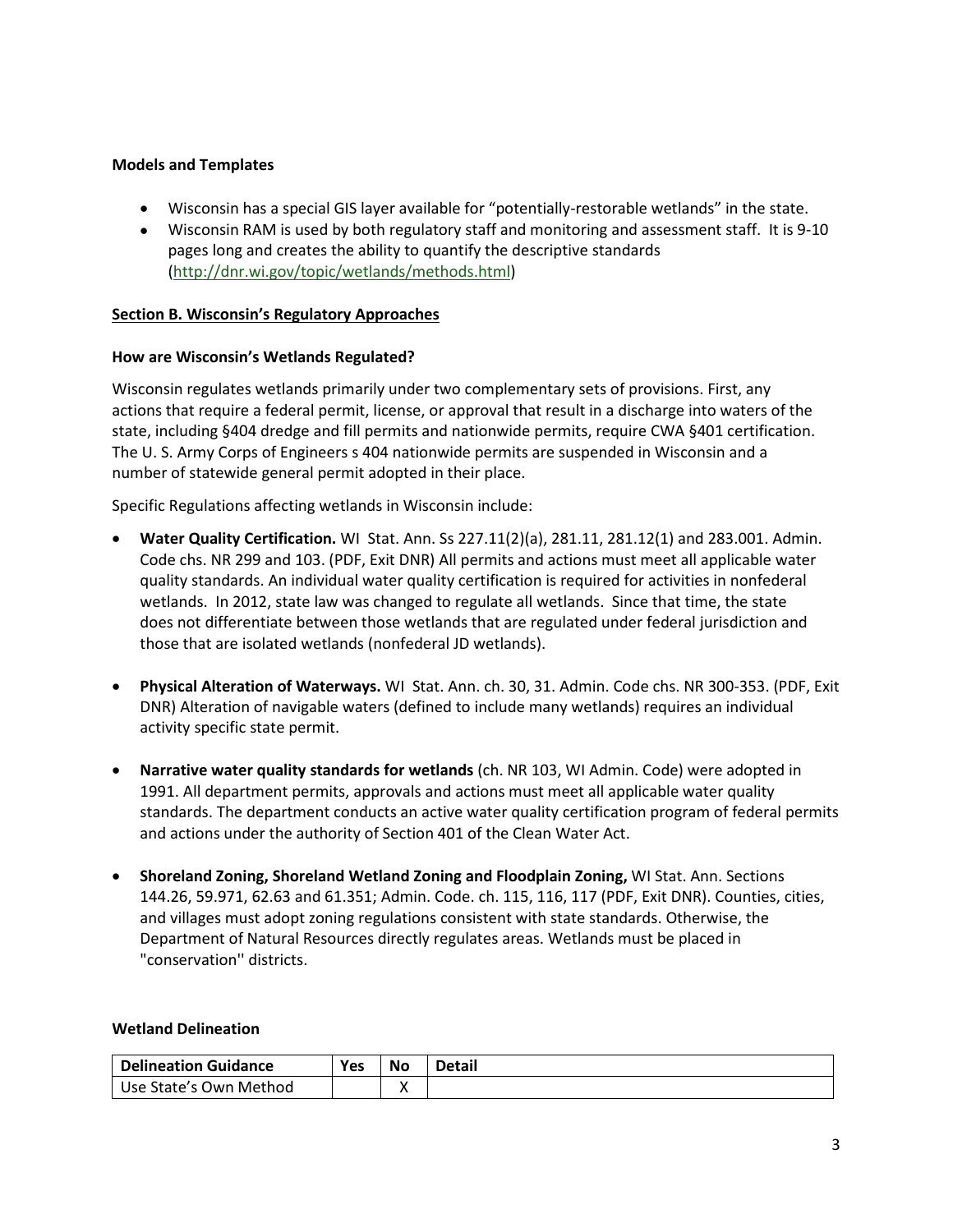| Use Corps' 87 Manual and<br><b>Regional Supplement</b> |   | The 1987 Corps of Engineers Wetland Delineation<br>Manual and associated guidance (Exit DNR) is used for<br>all wetlands (since 2012). |
|--------------------------------------------------------|---|----------------------------------------------------------------------------------------------------------------------------------------|
| Other (Please describe)                                | X |                                                                                                                                        |

Detail: Winsconsin has "Guidance for submitted delineation reports" that were developed between the state and the Corps. This document was developed to add more information regarding the uniqueness of specific Wisconsin wetlands.

### **Evaluation Methodology**

While the Wisconin Department of Natural Resources accepts several methodologies, it primarily uses its own *Wisconsin Rapid Assessment Methodology*, which is based upon the Adamus approach.

### **Exempted Activities**

The state's exemptions are comparable to the federal exemptions, but are not word-for-word identical. There are some exemptions for constructed wetlands (4 Categories) that are not in the federal exemptions.

### **Special Provisions for Agriculture and Forestry**

Special provisions for agriculture are based on state law (s 94.26), which allows the owner of land ``adopted to the culture of cranberries'' to ``build and maintain.... such dams...as shall be necessary...'' and ``such drains and ditches as shall be necessary for...'' and two recent Wisconsin Supreme Court decisions. Additionally, the department has taken the position that Ch 30 and 31, Stats., (physical alteration laws) do not apply to cranberry culture activities except those provisions which are directly tied to the state constitution and public trust doctrine. Water quality certification is required for individual Corps permit actions.

### **Penalties and Enforcement**

Wisconsin has two enforcement mechanisms: civil citations and statute-specific penalties. In most cases, department conservation wardens issue civil citations and the case is prosecuted by the district attorney in the county where the violation took place. In other cases, the violations are referred to the Wisconsin Attorney General for prosecution by that office in the appropriate circuit court. Penalties are statute specific but in most cases include possible fines of \$25 to \$5,000 per day of violation and authority for the court to order restoration or abatement.

### **Permit Tracking**

All wetland and water quality permits are tracked by the Department of Natural Resources.

### **State General Permit (PGP or SPGP) for 404**

| <b>Permit Type</b> | Yes | No |
|--------------------|-----|----|
| Statewide          |     | Λ  |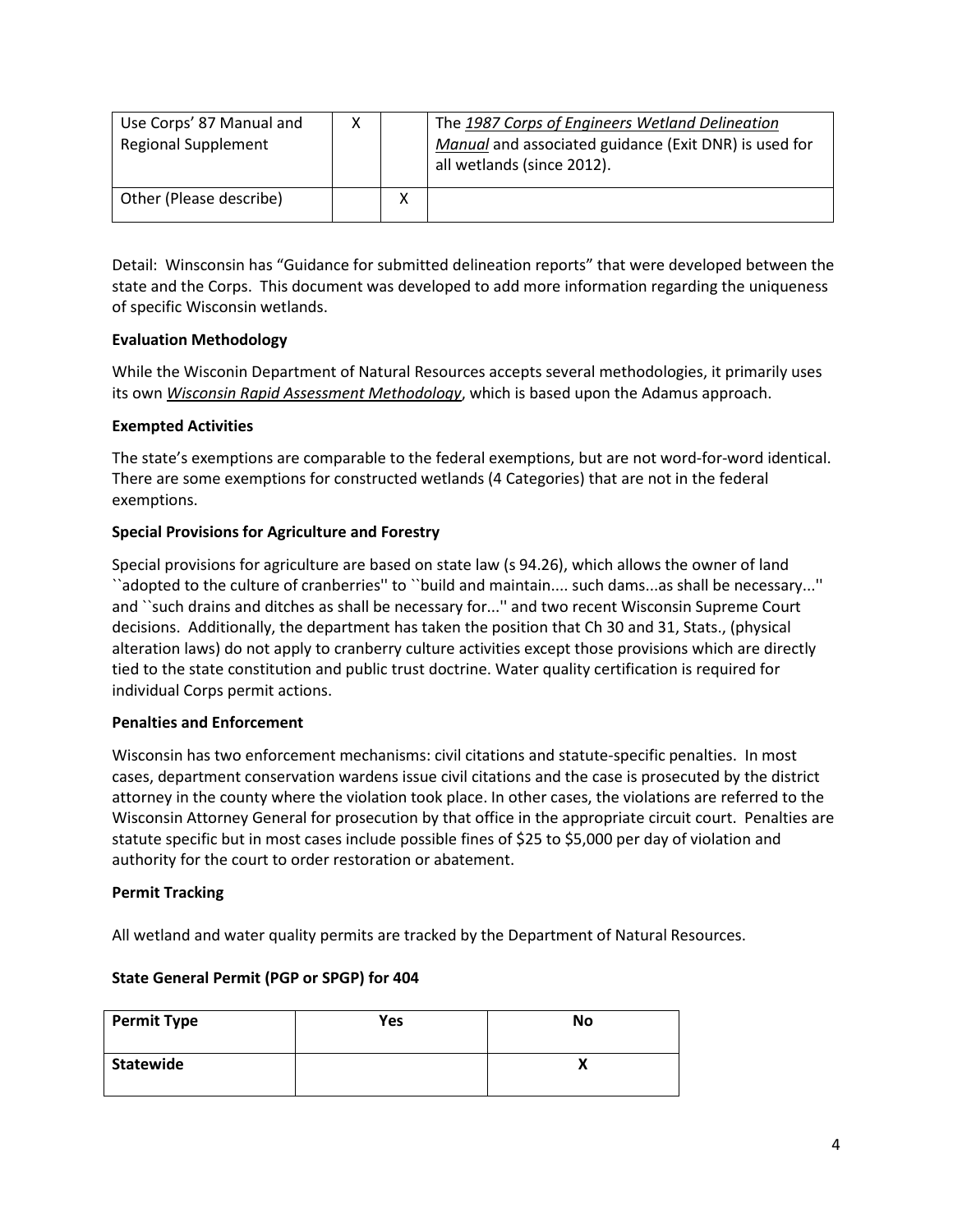| Regional |        |  |
|----------|--------|--|
|          | (GP-2) |  |

*Description:* The U. S. Army Corps of Engineers' §404 nationwide permits are suspended in Wisconsin and replaced by a combination of statewide and regional general permits and letter-of-permission (LOP) evaluation procedures (GP/LOP-98-WI). A statewide programmatic general permit, GP-01-WI, covers certain activities for a single and complete project that is regulated by the DNR.

### **Assumption of Section 404 Powers**

| <b>Assumption Status</b>         | Yes | No | <b>Detail</b>                                                                                                                                                                                                         |
|----------------------------------|-----|----|-----------------------------------------------------------------------------------------------------------------------------------------------------------------------------------------------------------------------|
| Assumed                          |     | Χ  |                                                                                                                                                                                                                       |
| <b>Working Toward Assumption</b> |     | Χ  |                                                                                                                                                                                                                       |
| <b>Explored Assumption</b>       | х   |    | The state has conducted multiple assumption studies,<br>one in 1991, 2000 and 2014. The Department would like<br>to pursue assumption but lack of federal funding and<br>jurisdictional differences are major blocks. |

### **Joint Permitting**

A joint application form with the Corps of Engineers has been in use since 1980.

### **No Net Loss/Net Gain Goal**

The state has an administrative level no net loss goal. DNR administrative policy is established by administrative rule, ch. NR 1, and "[I]t is the policy of the natural resources board that wetlands shall be preserved, protected, restored and managed to maintain, enhance or restore their values. The natural resources board promotes, protects, restores, enhances and preserves the quantity, quality and diversity of Wisconsin's wetlands as a critical component of ecosystems essential to the health and quality of life of our state's diverse citizenry, plants, animals and landscapes. It is in the public interest that department decisions which lead to alteration of or effects on wetlands under its jurisdiction or control are based on the intent to preserve, protect, restore and manage them for the maintenance or enhancement of their values".

The state has a "Reversing the Loss" strategy and initiative involving many partners [\(http://dnr.wi.gov/topic/wetlands/documents/ReversingLoss08\\_FINAL.pdf\)](http://dnr.wi.gov/topic/wetlands/documents/ReversingLoss08_FINAL.pdf).

### **Mitigation Policy**

Mitigation is required for all state-issued individual dredge and fill permits. New mitigation guidelines were approved in 2013 to provide clear and consistent guidance to agency personnel, mitigation bank sponsors, permits applicants and others in establishing successful mitigation projects and providing a coherent approach to compensatory mitigation. These guidelines are meant to provide consistency to the wetland compensatory mitigation process, but do not supersede established agency rule or law. Final decisions are made on a case-by-case basis at the discretion of the permitting agencies having authority over a given wetland activity. Compensatory mitigation involves the restoration, enhancement, creation or preservation of wetlands to compensate for unavoidable adverse impacts to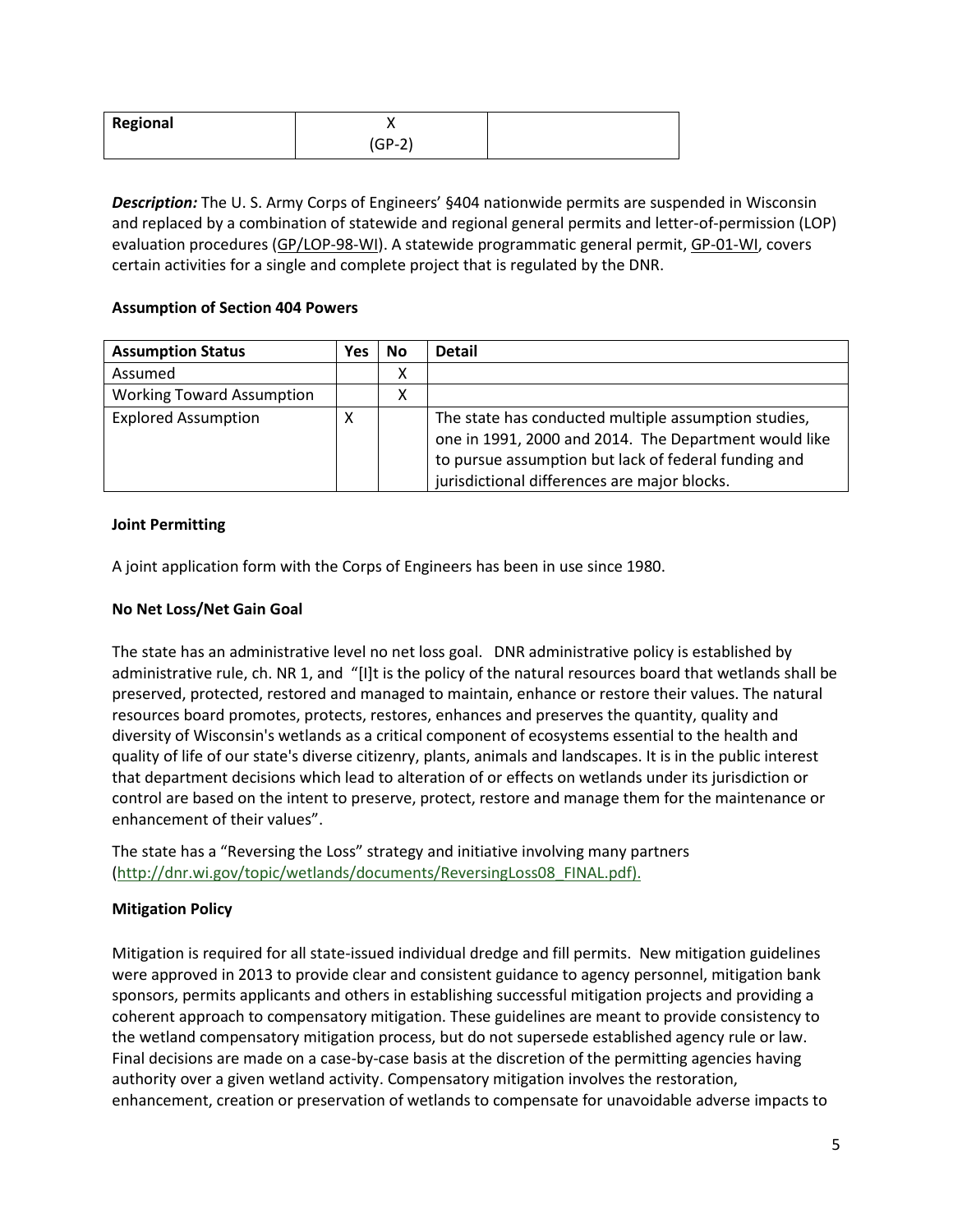other wetlands. The new Wisconsin regulations identify participation in mitigation banking and in-lieu fee programs as the preferred avenues to satisfying compensatory mitigation requirements. Resources related to the state's wetland mitigation requirements can be found on the following page: <http://dnr.wi.gov/topic/wetlands/mitigation/>

The State's *Guidelines for Wetland Compensatory Mitigation* (Version 1 – August 2013 includes information about compensation ratios and crediting systems: [http://dnr.wi.gov/topic/Wetlands/documents/mitigation/WetlandCompensatoryMitigationGuidelines.p](http://dnr.wi.gov/topic/Wetlands/documents/mitigation/WetlandCompensatoryMitigationGuidelines.pdf) [df](http://dnr.wi.gov/topic/Wetlands/documents/mitigation/WetlandCompensatoryMitigationGuidelines.pdf)

Finally, an In Lieu Free (ILF) program went into effect in the Fall of 2014, providing a new mitigation option in the state.

## **Mitigation Database**

The state has a specific stand-alone mitigation database. They also use the RIBITS database to track other mitigation. A biennial report to the legislature is statutorily required.

# **Section C. Monitoring and Assessment**

## **Agency Responsible for Wetland Monitoring and Assessment**

WDNR is the primary agency responsible for wetland monitoring and assessment and has a strong program that continues to work on increasing its impact. Wisconsin's broad monitoring and assessment program utilizes multiple assessment methodologies to characterize the health of the state's wetlands and the functions they provide. Wetland monitoring is being integrated with other surface water and ground water monitoring programs coordinated by the Water Monitoring Team in the WDNR's Division of Water.

## **Monitoring and Assessment Types**

| Level     | None | Level 1  | Level 2 | Level 3 |
|-----------|------|----------|---------|---------|
| Wisconsin |      | $\cdots$ | ↗       | ,,      |

| туре      | None | IBI      | Conditional | Functional |
|-----------|------|----------|-------------|------------|
| Wisconsin |      | $\cdots$ | $\lambda$   | ,,         |

| Frequency | None | Project-Specific | Ongoing |
|-----------|------|------------------|---------|
| Wisconsin |      |                  |         |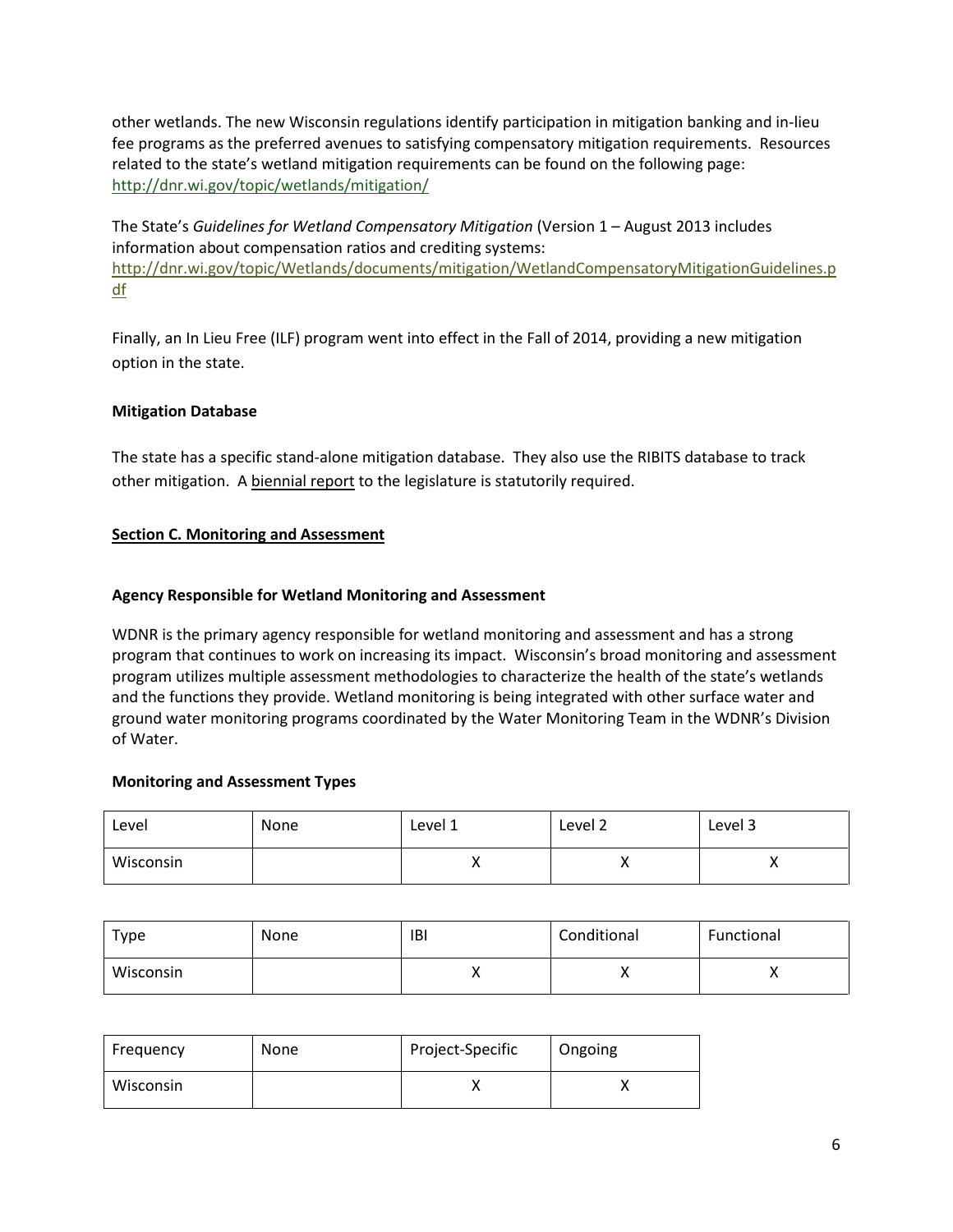### **National Wetland Condition Assessment (NWCA) Participation**

| <b>NWCA Study Type</b>             | <b>Yes</b> | No |
|------------------------------------|------------|----|
| <b>National Study</b>              |            |    |
| <b>State Intensification Study</b> |            |    |

*Detail:* The goals of the Wisconsin NWCA Intensification Study were to combine the results of the S&T study on wetland change with the Quality assessment that comes from the NWCA, FQA and USA-RAM for a truly comprehensive report on both quantity and quality and 2) compare methods and results generated by NWCA, FQA and USA-RAM.

## **Mapping /Inventory**

The state has its own wetland-mapping program. The entire state has been mapped and most maps digitized. The state has a program to update the maps on a 10-year cycle. A statewide GIS layer mapping wetlands dominated by reed canary grass has been completed. This coverage is available to regional staff engaged in developing watershed assessment and management plans.

The state also maintains an innovative GIS layer on "potentially-restorable wetlands," which is available through the state's Surface Water Data Viewer.

### **Public Access to Wetland Maps**

The state's Surface Water Data Viewer is used by lots of difference groups of users. Information available on the site includes:

- Wisconsin NWI maps
- Potentially-restorable wetlands layer
- Aerial photographs
- Topographic maps
- Water feature maps
- Geo-located tracked permit information
- Wetland indicator layer (e.g. hydric soils)

### **Wetland Classification and Assessment**

WDNR's primary assessment methodology, used for water quality certification, is a site-level rapid assessment that evaluates wetland functions and values. WDNR developed the Wisconsin Rapid Wetland Assessment Methodology in 1984 in conjunction with the Corps' Rock Island and St. Paul Districts and the State of Minnesota; the methodology was revised in 1991 and again in 2013 (Volume 2).

WDNR has also developed:

- A biological assessment methodology,
- The Wisconsin Floristic Quality Assessment (WFQA to provide an accurate measure of plant community biological integrity at the site level.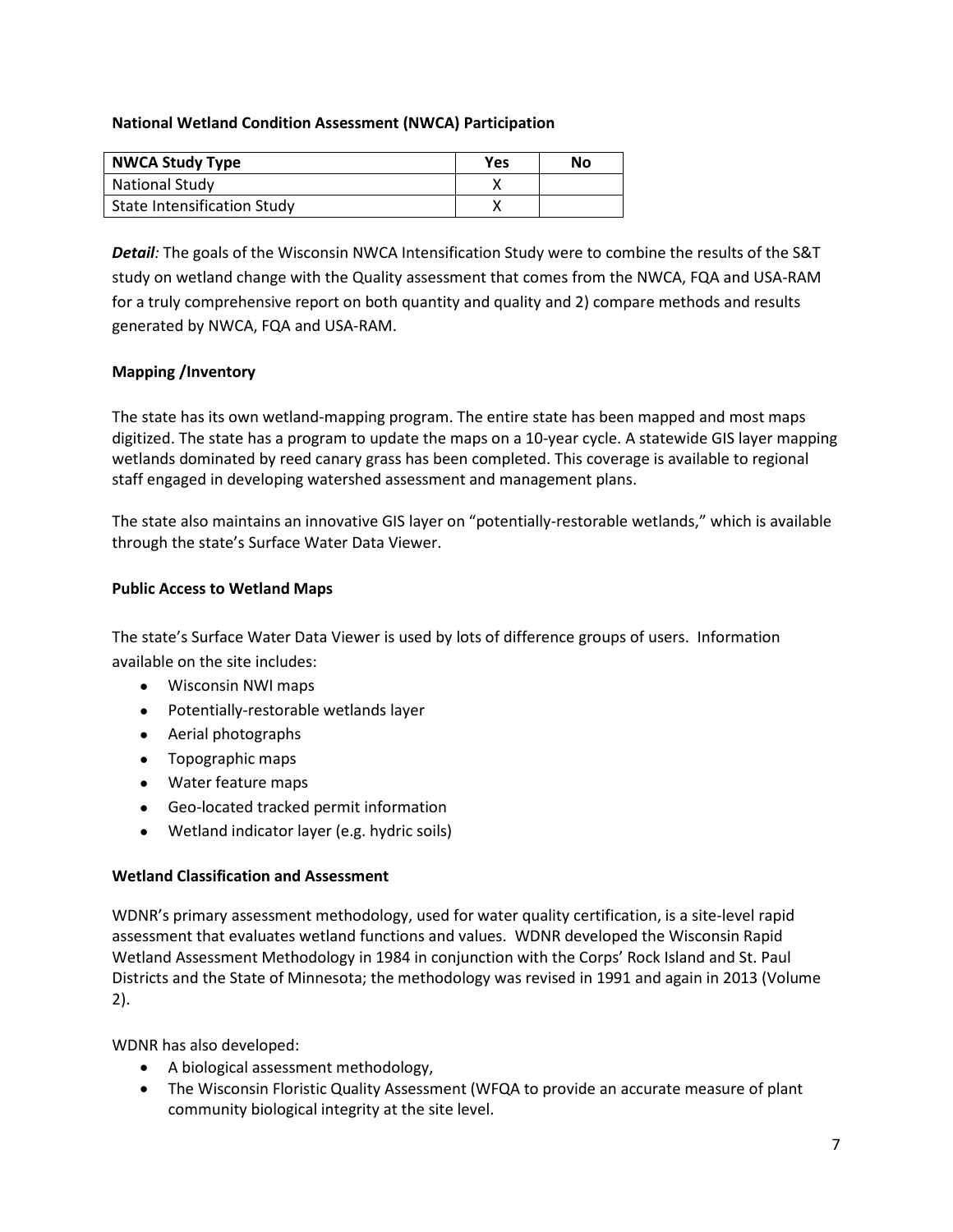- Multi-metric biological indices for isolated depressional wetlands have been developed based on plants, macroinvertebrates, amphibians, and zooplankton and diatoms.
- Plant and macroinvertebrate indices
- Planning tools for wetland functional assessments using a synthesis of existing GIS data and scientific knowledge on wetland, watershed, and landscape functions.
- A Wildlife Habitat Decision Support Tool and
- A Water Quality Decision Support Tool.
- Another product is a GIS data layer (Potentially Restorable Wetlands) that helps users identify potential sites for restoration.

These assessment methods have been developed under grants from EPA. State matches also support the program. WDNR is currently capacity-building and planning further implementation

### **Overall Wetland Gain and Loss Tracking System**

While regulatory wetland losses are tracked through the permitting data system, but overall gain and loss information is not well tracked. State and federal restoration efforts are reported through a common reporting form and tabulated by the department. In previous years, NRCS and others would voluntarily provide information about voluntary wetland restoration efforts. This information was not fact-checked and is no longer regularly added to the database. NRCS is now also limited in their ability to share information about activities on private property.

#### **National Wetland Condition Assessment (NWCA) Participation**

| <b>NWCA Study Type</b>             | Yes | No |
|------------------------------------|-----|----|
| <b>National Study</b>              |     |    |
| <b>State Intensification Study</b> |     |    |

### **Climate Change Adaptation and Wetlands**

The state wetland program is active in climate change work. Wetlands are included in the *Wisconsin Initiative on Climate Change Impacts* and there is ongoing work on hydrology in parts of the state, as well as fisheries and plant communities related to climate change. There is also work in the coastal zone on erosion issues, but this work is not climate change-specific. Climate change considerations are not yet being incorporated into permitting work in the state. This work is developing expertise on coastal processes. The following outline some of the key state initiatives:

- The [Wisconsin Initiative on Climate Change Impacts](http://www.georgetownclimate.org/organizations/wisconsin-initiative-on-climate-change-impacts-wicci) (WICCI) was established in 2007 to assess projected climate change impacts on Wisconsin and to develop statewide climate adaptation and preparedness strategies. WICCI is a collaborative network of the University of Wisconsin-Madison's Nelson Institute for Environmental Studies, the Wisconsin Department of Natural Resources, and other state agencies and institutions. It also engages citizens, private and public decision-makers, and scientists from Wisconsin and beyond.
- In 2011, WICCI released a report title[d Wisconsin's Changing Climate: Impacts and Adaptation.](http://www.georgetownclimate.org/resources/wisconsins-changing-climate-impacts-and-adaptation) WICCI coordinated working groups to develop sector-based impact assessments and adaptation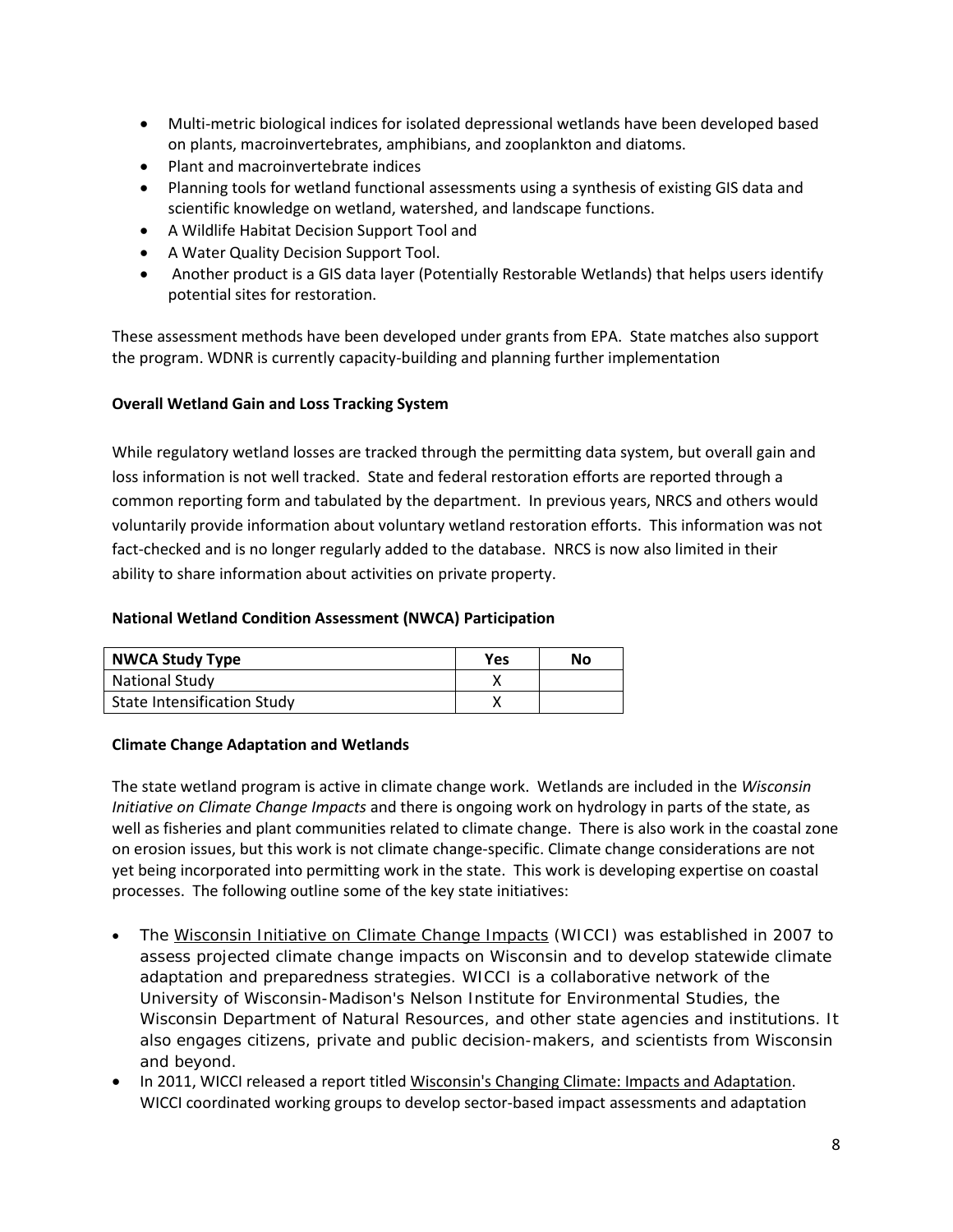strategies, including Agriculture, Central Sands Hydrology, Coastal Communities, Coldwater Fish and Fisheries, Forestry, Human Health, Plants and Natural Communities, Soil Conservation, Stormwater, Water Resources, and Wildlife. Recommendations include wetland-related actions, including discussion of additional research on prairie potholes.

• A Climate Change Response Framework Project was developed in Wisconsin in 2009 to provide climate change impact information and resources to land managers in the northern region of the state. This project was expanded in 2011 to become the [Northwoods Climate Change Response](http://www.nrs.fs.fed.us/niacs/climate/northwoods/)  **[Framework.](http://www.nrs.fs.fed.us/niacs/climate/northwoods/)** This group developed a **[Forest Ecosystem Vulnerability Assessment and Synthesis](http://www.nrs.fs.fed.us/pubs/38255) to** evaluate key ecosystem vulnerabilities in the region under a range of future climate scenarios.

### <span id="page-8-1"></span>**Section D. Wetland Water Quality Standards**

| <b>Type</b>             | <b>None</b> | <b>Use Existing</b><br><b>WQ</b><br><b>Standards</b> | <b>In Process</b> | Adopted                   | <b>Future</b><br><b>Direction</b> |
|-------------------------|-------------|------------------------------------------------------|-------------------|---------------------------|-----------------------------------|
| <b>Wetland-specific</b> |             |                                                      |                   | $\boldsymbol{\mathsf{X}}$ |                                   |
| <b>Designated Uses</b>  |             |                                                      |                   |                           |                                   |
| Narrative criteria in   |             |                                                      |                   |                           |                                   |
| the standards to        |             |                                                      |                   | X                         |                                   |
| protect designated      |             |                                                      |                   |                           |                                   |
| wetland uses            |             |                                                      |                   |                           |                                   |
| Numeric criteria in     |             |                                                      |                   |                           |                                   |
| the standards           |             |                                                      |                   |                           |                                   |
| based on wetland        | X           |                                                      |                   |                           |                                   |
| type and location       |             |                                                      |                   |                           |                                   |
| to protect the          |             |                                                      |                   |                           |                                   |
| designated uses         |             |                                                      |                   |                           |                                   |
|                         |             |                                                      |                   |                           |                                   |
| Anti-degradation        |             |                                                      |                   |                           |                                   |
| policy includes         |             |                                                      |                   | X                         |                                   |
| wetlands                |             |                                                      |                   |                           |                                   |

### **Wetlands and Water Quality Standards**

<span id="page-8-0"></span>*Description:* Wisconsin rules establish water quality standards for wetlands as well as procedures and criteria for state water quality certification application, processing, and review. Specific water quality standards for wetlands were adopted in 1991 and seek to "protect public rights and interest, public health and welfare, and the present and prospective uses of all waters of the state for public and private water supplies, propagation of fish and other aquatic life and wild and domestic animals, preservation of natural flora and fauna, domestic and recreational uses, and agricultural, commercial, industrial and all other uses…" The standards are applicable to most state jurisdictional determinations where wetlands may be impacted.

*Designated Uses:* Wisconsin law requires that the department protect water quality related functions and values of wetlands including sediment and pollutant attenuation, storm and flood water retention, hydrologic cycle maintenance, shoreline protection against erosion, biological diversity and production and human uses such as recreation. The rules specify wetland designated uses to be protected,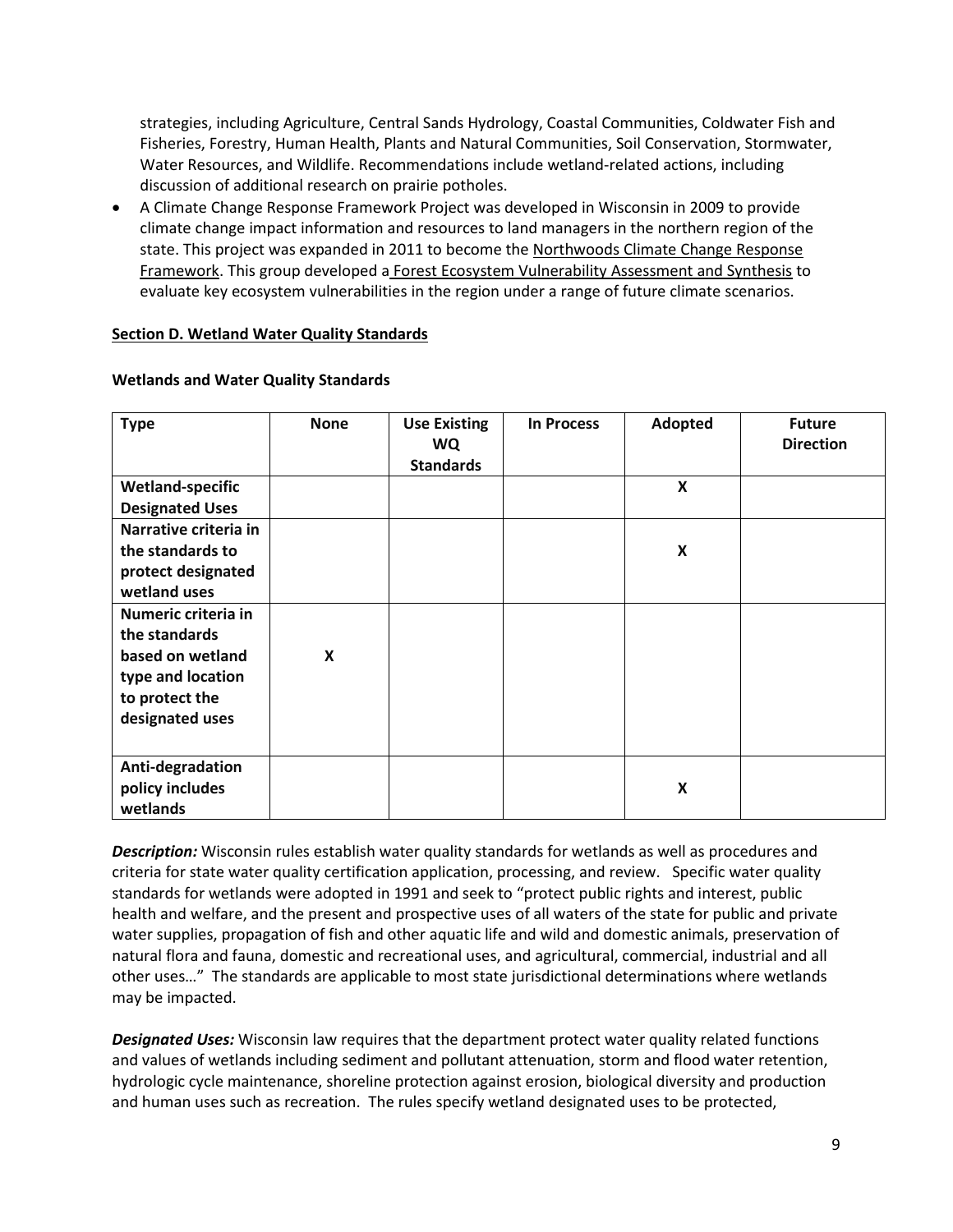including sediment and pollution attenuation, storm and floodwater retention, hydrologic cycle maintenance, shoreline protection, biodiversity, and recreation. Criteria are narrative and serve as a basis for "developing and implementing strategies to achieve legislative policies and goals" and for "decisions in regulatory, permitting, planning or funding activities that impact water quality and which impact wetlands," including water quality certifications and NPDES permitting. The rules also specify circumstances under which exemptions are acceptable and procedures for WDNR's regulatory determinations.

**Anti-degradation Policy:** WSs NR 103.03 (1), WI. Admin. Code – "[T]o protect, preserve, restore and enhance the quality of waters in wetlands and other waters of the state influenced by wetlands, the following water quality related functional values or uses, within the natural range of natural variation of the Affected, shall be protected:…"

### <span id="page-9-0"></span>**Section E. Voluntary Restoration and Protection**

### **Program Description**

Wisconsin does not have a formal statewide voluntary wetland restoration program. However, WDNR has a voluntary restoration program and additional restoration work is done by the U.S. Fish and Wildlife Service. Major WDNR restoration efforts are through the Upper Mississippi River and Great Lakes Region Joint Venture. The Department has developed a 50-year plan for the purchase of significant resource property. Wetlands are included in this planning effort.

### **Types of Wetland Restoration Work Funded by the State:**

| <b>Type of Work</b>             | <b>YES</b> | ΝO           | <b>Description</b> |
|---------------------------------|------------|--------------|--------------------|
| Fund Wetland Restoration (may   |            |              | <b>WDNR</b>        |
| include easement agreements)    |            |              |                    |
| <b>Private Land Restoration</b> |            |              | <b>WDNR</b>        |
| <b>Public Land Restoration</b>  |            |              | <b>WDNR</b>        |
| <b>Technical Assistance</b>     |            |              | <b>WDNR</b>        |
| Tax Incentives                  |            | v            |                    |
| Other                           |            | $\checkmark$ |                    |

### **Landowner Guides/Handbooks to Assist with Voluntary Restoration Efforts**

The state does have landowner guidance. Please contact Wisconsin DNR for more information.

### **Restoration Database**

Very basic data collection is occurring at CDOW regarding wetland acreage gains (protection, enhancement, creation) and miles of riparian systems restored.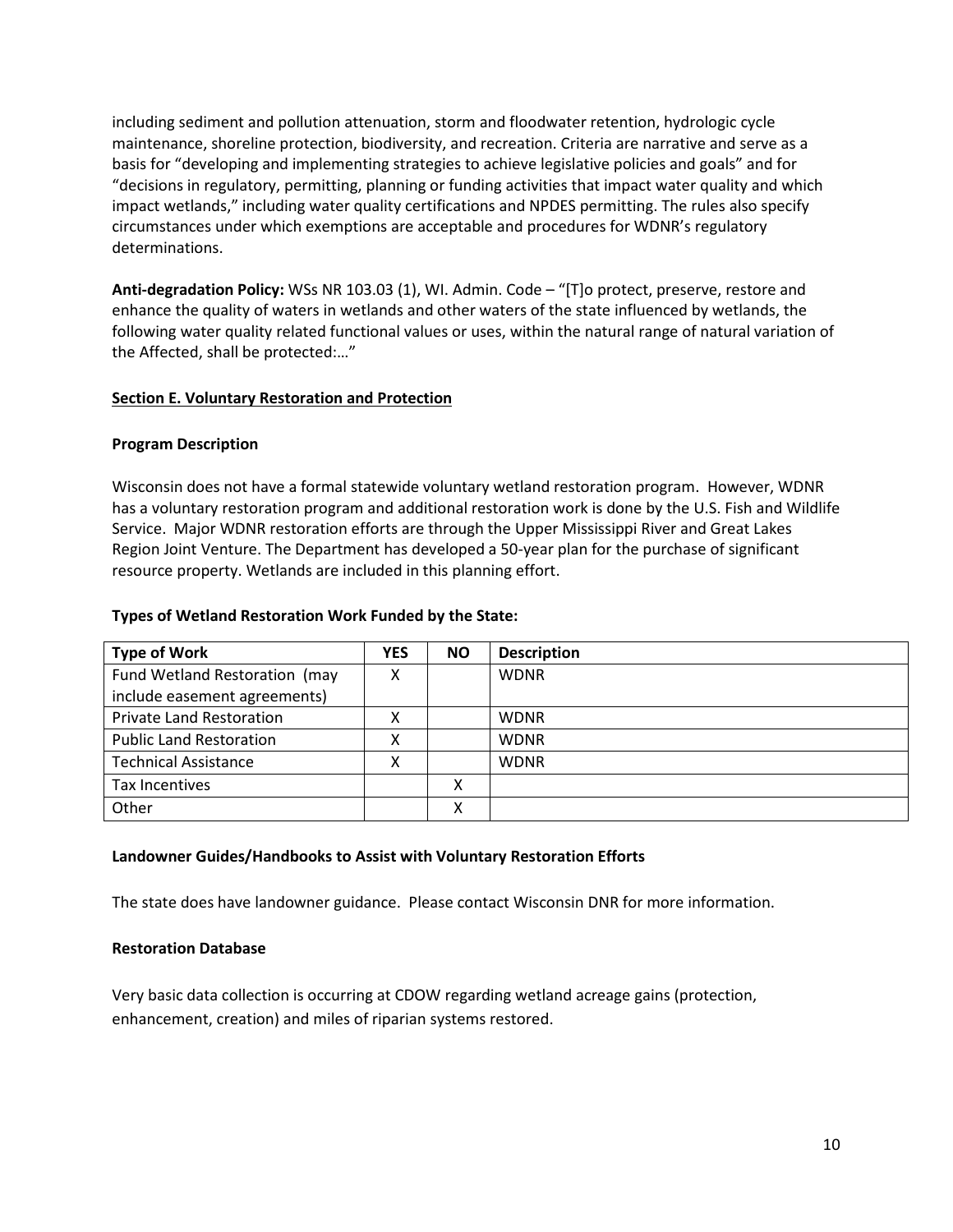### <span id="page-10-0"></span>**Section F. Innovative Education and Outreach**

- Annual basic and advance wetland delineator courses are conducted. Department conducts basic training to all new water management staff. In addition, specialized training is offered regionally for Department and other government agency staff. The Department and partners have also been conducting wetland restoration and management workshops for wetland owners.
- Wisconsin has a Wetland Identification Program to help landowners if they have a wetland and want to check delineation (concurrence).
- The state also has a Wetland Delineator Assurance Program to which private contractors may apply. The program sets standards for excellence in delineation.

## <span id="page-10-1"></span>**Section G. Integration with Other Programs**

All of the state's water resource work is currently housed in one agency. This creates efficiencies in management of wetland and other issues. All who might have an impact on wetlands are connected.

| <b>Program Area</b>       | Yes/No     | <b>Description of the Connection</b>                               |  |  |
|---------------------------|------------|--------------------------------------------------------------------|--|--|
| NPDES/Stormwater*         | <b>YES</b> | Revamping ot wetland screening for wetland and waterways           |  |  |
|                           |            | program and large animal farms to include screening that includes  |  |  |
|                           |            | wetlands; Required to implement 103 WQ standards                   |  |  |
| $303(d)*$                 | <b>YES</b> | Utilize information from the wetland program                       |  |  |
| TMDL*                     | <b>YES</b> | Utilize information from the wetland program                       |  |  |
| Climate Change/           | <b>YES</b> | Wetlands are part of state adaptation strategies; hydrology,       |  |  |
| <b>Climate Resiliency</b> |            | vegetation, etc.; work on coastal erosion (not as CC work)         |  |  |
| <b>Water Supply</b>       | <b>YES</b> |                                                                    |  |  |
| Planning*                 |            |                                                                    |  |  |
| <b>Land Use Planning</b>  |            | The state does not conduct a lot of land use planning              |  |  |
| <b>Watershed Planning</b> | <b>YES</b> | Wetlands are an integral part of the department's watershed        |  |  |
|                           |            | planning efforts and "basin water quality plans."                  |  |  |
| Flood/Hazard              | <b>YES</b> | Shoreline zoning, work with dam safety and floodplain managers -   |  |  |
| Mitigation*               |            | closely connected (in the same bureau)                             |  |  |
| <b>Coastal Work</b>       | <b>YES</b> | Especially at the policy-level                                     |  |  |
| <b>Transportation</b>     | <b>YES</b> | DNR has transportation liaisons, whose job it is to work with road |  |  |
| (DOT)                     |            | projects and municipalities                                        |  |  |
| <b>Other</b>              | <b>YES</b> | Field staff work together across all programs and create           |  |  |
|                           |            | integratuion                                                       |  |  |

*\* Housed together in the same bureau*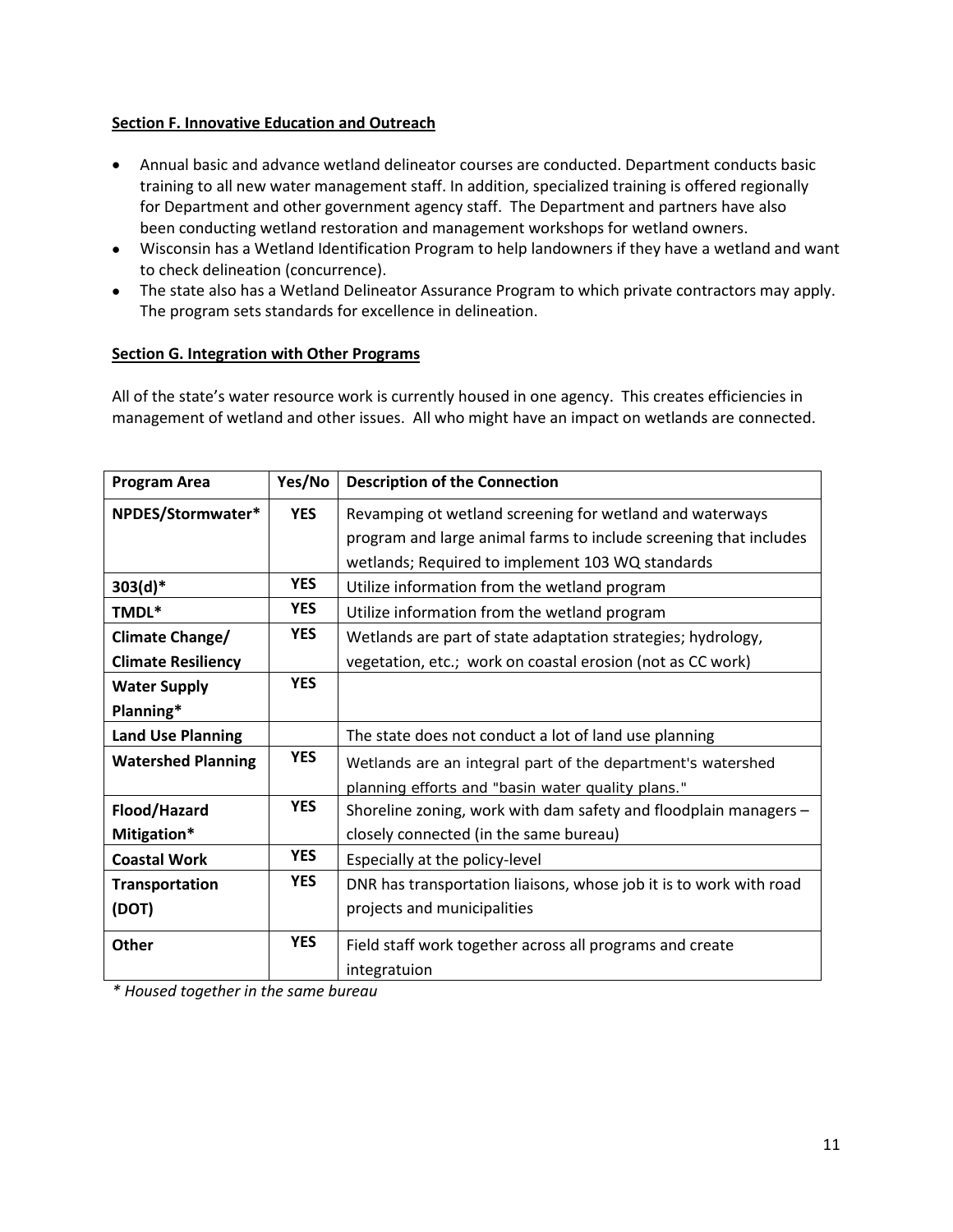# **Section I. State Wetland Program Development Continuum**

| <b>Continuum Stage</b>              |      | Core Element 1:<br>Regulation | <b>Core Element 2:</b><br><b>Monitoring &amp;</b><br>Assessment | <b>Core Element 3:</b><br><b>Wetland Water</b><br>Quality<br><b>Standards</b> | <b>Core Element 4:</b><br>Voluntary<br><b>Restoration</b>                                                  |
|-------------------------------------|------|-------------------------------|-----------------------------------------------------------------|-------------------------------------------------------------------------------|------------------------------------------------------------------------------------------------------------|
| <b>Mature Stage</b>                 | High | $\pmb{\mathsf{X}}$            |                                                                 | X                                                                             | $\mathbf x$                                                                                                |
|                                     |      |                               |                                                                 |                                                                               | (Dispersed<br>projects;<br>restoration<br>goals with<br>Reversing the<br>Loss Strategy;<br>coastal effors; |
| <b>Initial Implementation Stage</b> |      |                               |                                                                 |                                                                               | and also<br>mature efforts<br>on state lands)                                                              |
| <b>Development Stage</b>            |      |                               | $\pmb{\mathsf{X}}$                                              |                                                                               |                                                                                                            |
| <b>Early Stage</b>                  | Low  |                               |                                                                 |                                                                               | $\boldsymbol{\mathsf{x}}$<br>(Formal<br>statewide<br>voluntary<br>wetland<br>restoration<br>program)       |

### **Section J. Contacts**

**Cami Peterson** Wisconsin Department of Natural Resources Watershed Management – WT/3 101 S Webster Street PO Box 7921 Madison, WI 53707-7921 608-261-6400 [Cami.peterson@wisconsin.gov](mailto:Cami.peterson@wisconsin.gov)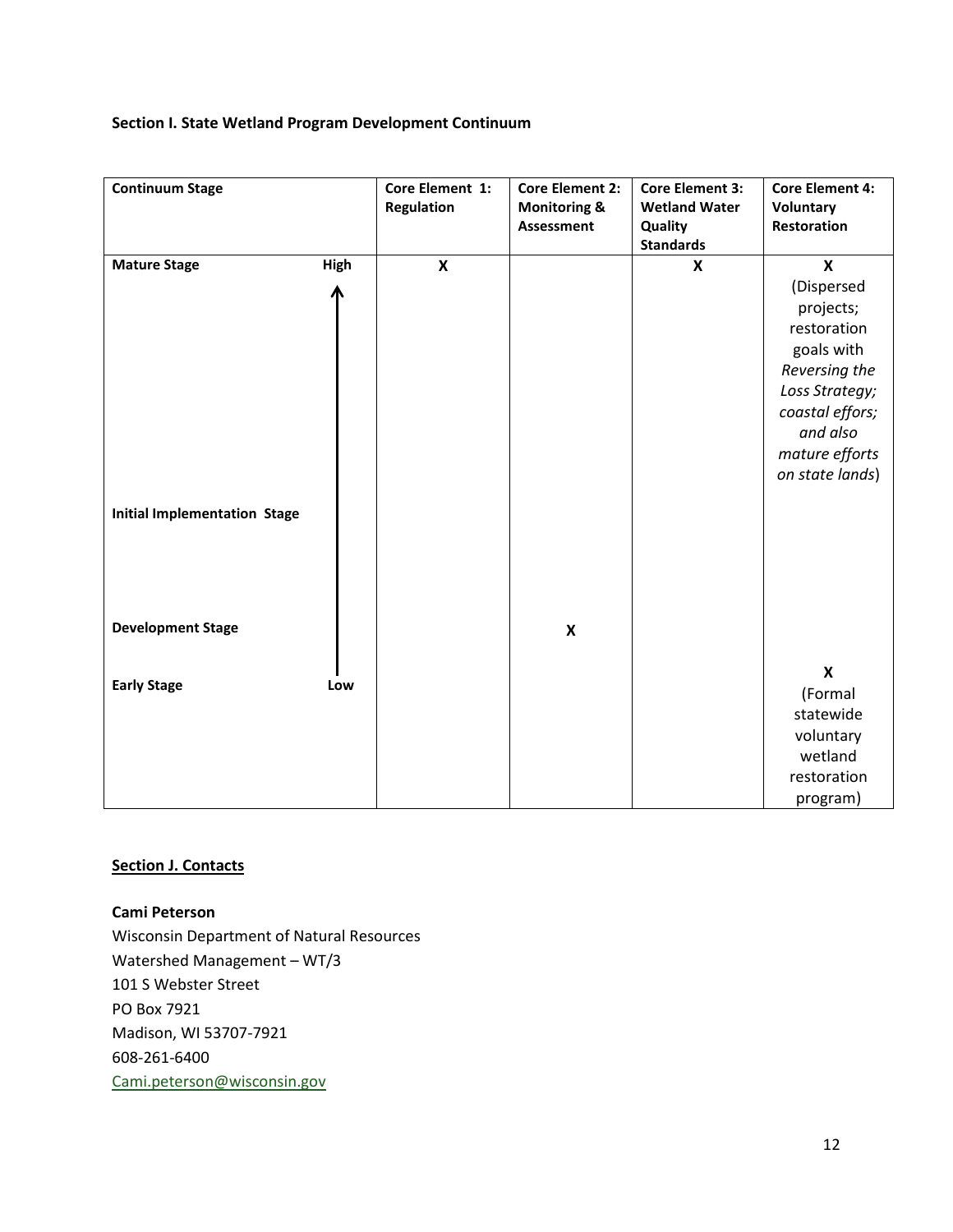### **Pat A. Trochell**

Wisconsin Department of Natural Resources Watershed Management – WT/4 101 S Webster Street PO Box 7921 Madison, WI 53707-7921 608-267-2453 [patricia.trochell@wisconsin.gov](mailto:patricia.trochell@wisconsin.gov)

### **Section K. Useful Websites**

### **State Government Programs**

- 1. Department of Natural Resources
	- a) Waterway & Wetland Program <http://dnr.wi.gov/topic/waterways/>
		- i. Permits & Regulations
			- [http://dnr.wi.gov/topic/waterways/about\\_us/why\\_regulate.html](http://dnr.wi.gov/topic/waterways/about_us/why_regulate.html)
				- The Permit Process [http://dnr.wi.gov/topic/waterways/about\\_us/permit\\_process.html](http://dnr.wi.gov/topic/waterways/about_us/permit_process.html)
				- Wetland Restoration Permits <http://dnr.wi.gov/topic/Wetlands/restorationpermits.html>
				- Wetland Construction Disturbance <http://dnr.wi.gov/topic/Waterways/construction/wetlands.html>
				- Wetland Compensatory Mitigation <http://dnr.wi.gov/topic/wetlands/mitigation/>
				- State Statutes And Administrative Codes
					- $\geq 2011$  WI Act 118 In March 2012, Governor Walker signed into law 2011 WI Act 118 [exit DNR], which requires applicants to mitigate for wetland impacts under an individual permit. <http://docs.legis.wisconsin.gov/2011/related/acts/118>
					- $\triangleright$  Guidelines for Wetland Compensatory Mitigation in Wisconsin [http://dnr.wi.gov/topic/wetlands/mitigation/documents/Guidel](http://dnr.wi.gov/topic/wetlands/mitigation/documents/GuidelinesForMitigation2002.pdf) [inesForMitigation2002.pdf](http://dnr.wi.gov/topic/wetlands/mitigation/documents/GuidelinesForMitigation2002.pdf)

The Guidelines for Wetland Compensatory Mitigation in Wisconsin (Guidelines) have been updated and the Department of Natural Resources and the U.S. Army Corps of Engineers (Corps) are accepting comments on this draft document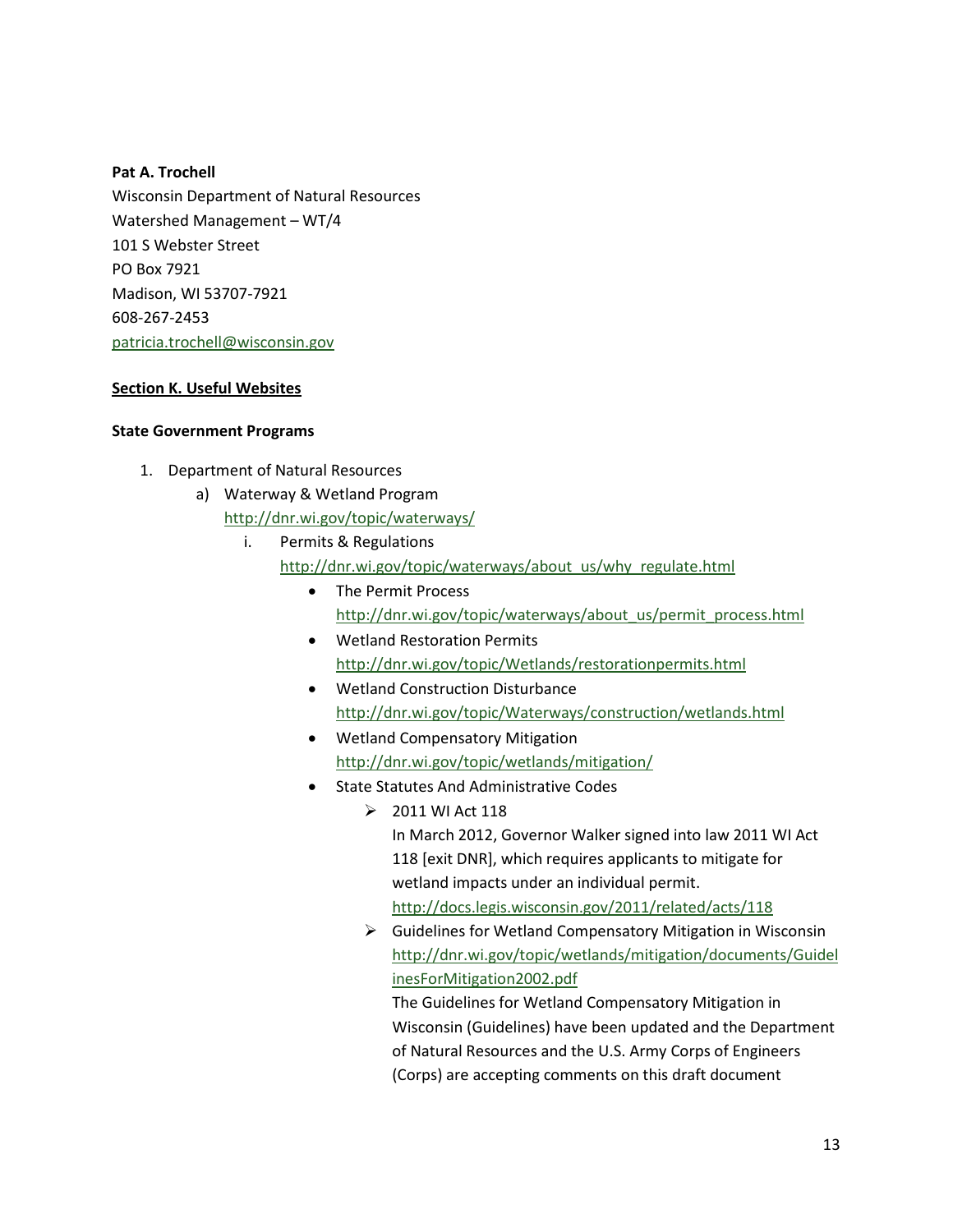through March 15, 2013. A summary of the changes made from the 2002 Guidelines to this current draft can be found below. [http://dnr.wi.gov/topic/wetlands/mitigation/documents/Mitiga](http://dnr.wi.gov/topic/wetlands/mitigation/documents/MitigationGuidelinesUpdateMemo2-19-13.pdf) [tionGuidelinesUpdateMemo2-19-13.pdf](http://dnr.wi.gov/topic/wetlands/mitigation/documents/MitigationGuidelinesUpdateMemo2-19-13.pdf)

▶ WI State Statute 281.36: Permits For Discharges Into Wetlands; Mitigation

<https://docs.legis.wisconsin.gov/statutes/statutes/281/III/36>

- $\triangleright$  NR 350: Wetland Compensatory Mitigation [http://docs.legis.wisconsin.gov/code/admin\\_code/nr/300/350.](http://docs.legis.wisconsin.gov/code/admin_code/nr/300/350.pdf) [pdf](http://docs.legis.wisconsin.gov/code/admin_code/nr/300/350.pdf)
- ii. Acquisition

<http://dnr.wi.gov/topic/Lands/RealEstate/>

- Payments in lieu of tax (PILT) <http://dnr.wi.gov/topic/Lands/RealEstate/Pilt.html>
- iii. Restoration & Management
	- <http://dnr.wi.gov/topic/Wetlands/restoration.html>
		- Wetland Restoration Handbook <http://dnr.wi.gov/topic/wetlands/handbook.html>
- i. Assessment & Monitoring <http://dnr.wi.gov/topic/wetlands/assessment.html>
- ii. Coastal Wetlands <http://dnr.wi.gov/topic/wetlands/cw/>
- iii. Ecosystems
	- Wisconsin's Biodiversity as a Management Issue: A Report To Department Of Natural Resources Managers (May 1995) <http://dnr.wi.gov/files/PDF/pubs/rs/rs0915.pdf>
- 2. Department of Transportation
	- a) Wetland Mitigation Banking Technical Guideline [http://www.dot.wisconsin.gov/business/engrserv/environment/envareas/wetlands/doc](http://www.dot.wisconsin.gov/business/engrserv/environment/envareas/wetlands/docs/wetland-guidelines.pdf) [s/wetland-guidelines.pdf](http://www.dot.wisconsin.gov/business/engrserv/environment/envareas/wetlands/docs/wetland-guidelines.pdf)
- 3. Department of Agriculture, Trade and Consumer Protection
	- a) Land & Water Conservation
		- i. Land & Water Resource Management Plans [http://datcp.wi.gov/Environment/Land\\_and\\_Water\\_Conservation/Land\\_and\\_W](http://datcp.wi.gov/Environment/Land_and_Water_Conservation/Land_and_Water_Resource_Management_Plans/index.aspx) ater Resource Management Plans/index.aspx
		- ii. Land & Water Conservation Board [http://datcp.wi.gov/Environment/Land\\_and\\_Water\\_Conservation/Land\\_and\\_W](http://datcp.wi.gov/Environment/Land_and_Water_Conservation/Land_and_Water_Conservation_Board/index.aspx) ater Conservation Board/index.aspx
		- iii. Conservation Standards For Farmers